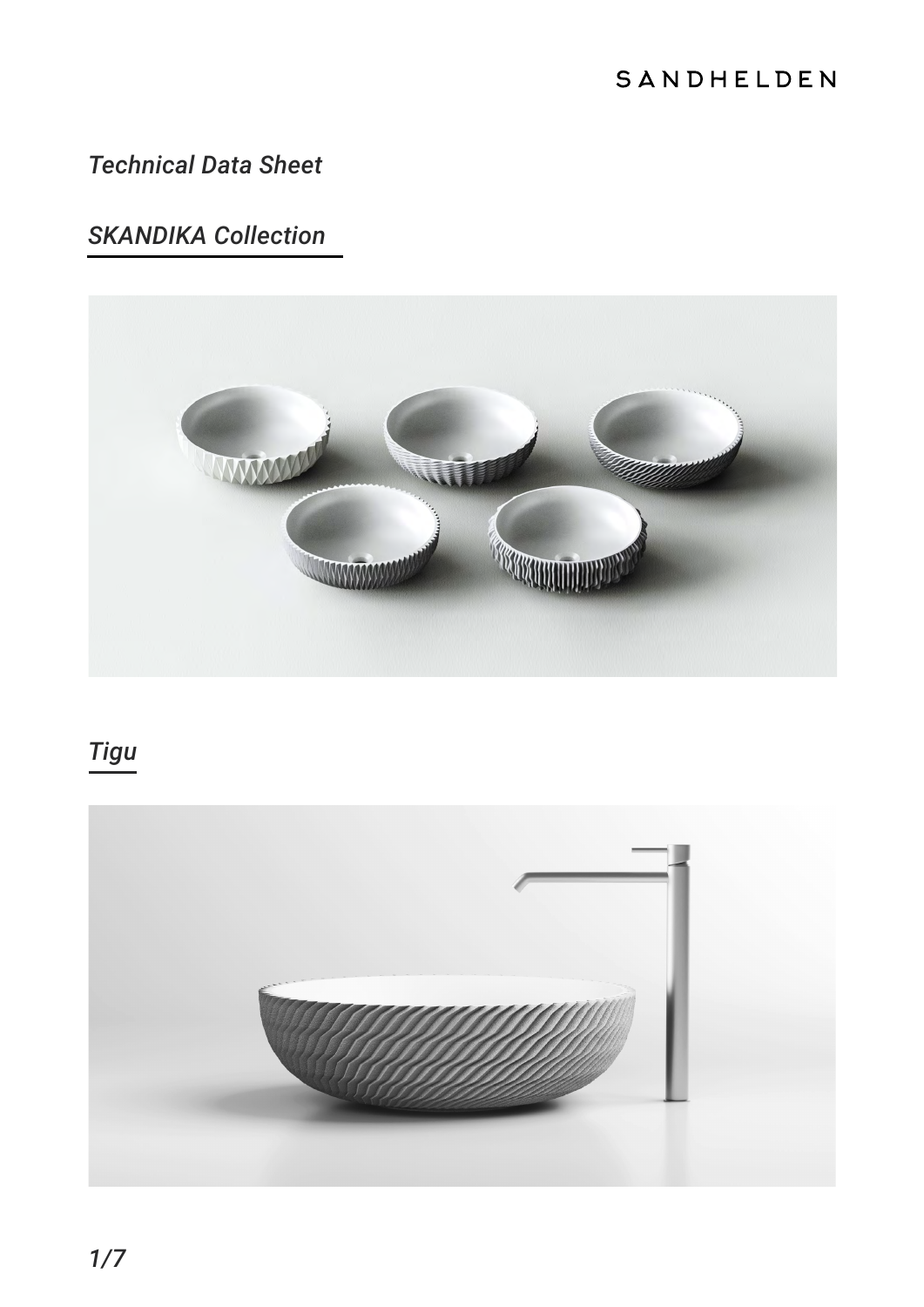### SANDHELDEN

**Tigu Tigu** is inspired by sea waves that run out on the beach, which have decided to use<br>strict geometry. The angular diagonal structure of the relief winding in an ascending strict geometry. The angular diagonal structure of the relief winding in an ascending spiral around the washbasin determines the appearance of *Tigu*.

> A geometric aesthetic that is harmonious and natural. Individual and unique, this washbasin shapes the design of the room and offers new and interesting perspectives every day.



| <i><b>Material</b></i> | quartz sand                                                                                                                                      |
|------------------------|--------------------------------------------------------------------------------------------------------------------------------------------------|
| Finish                 | matt                                                                                                                                             |
| Standard sizes         | 300 x 300 x 130 mm (round)<br>350 x 350 x 130 mm (round)<br>430 x 430 x 130 mm (round)<br>400 x 300 x 130 mm (oval)<br>600 x 400 x 130 mm (oval) |

above: 430 x 430 x 130 mm (round), glacier white

### *Standard colours*





Dark Lava (patinated)







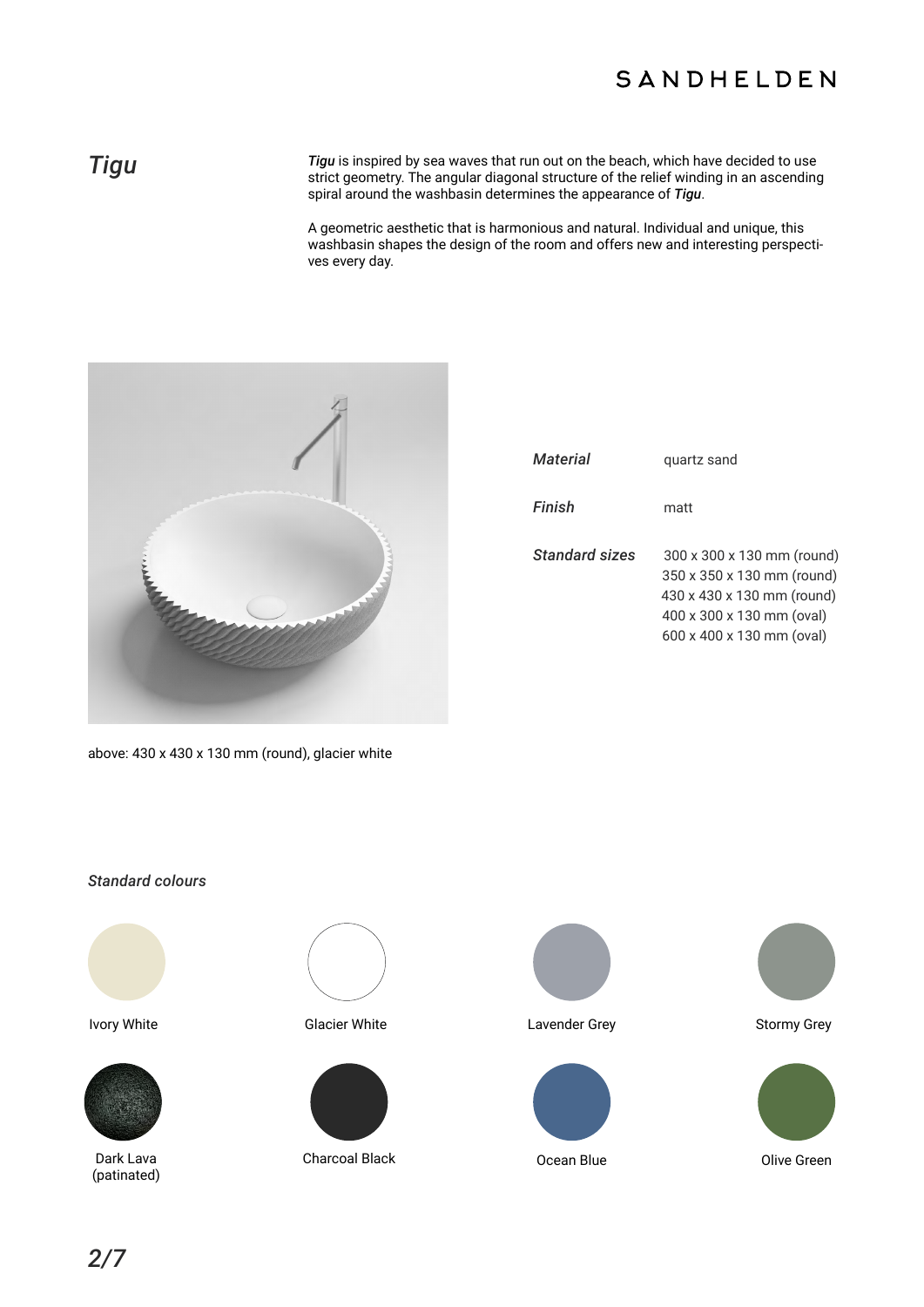### 300 x 300 x 130 mm

 $A - A$ 



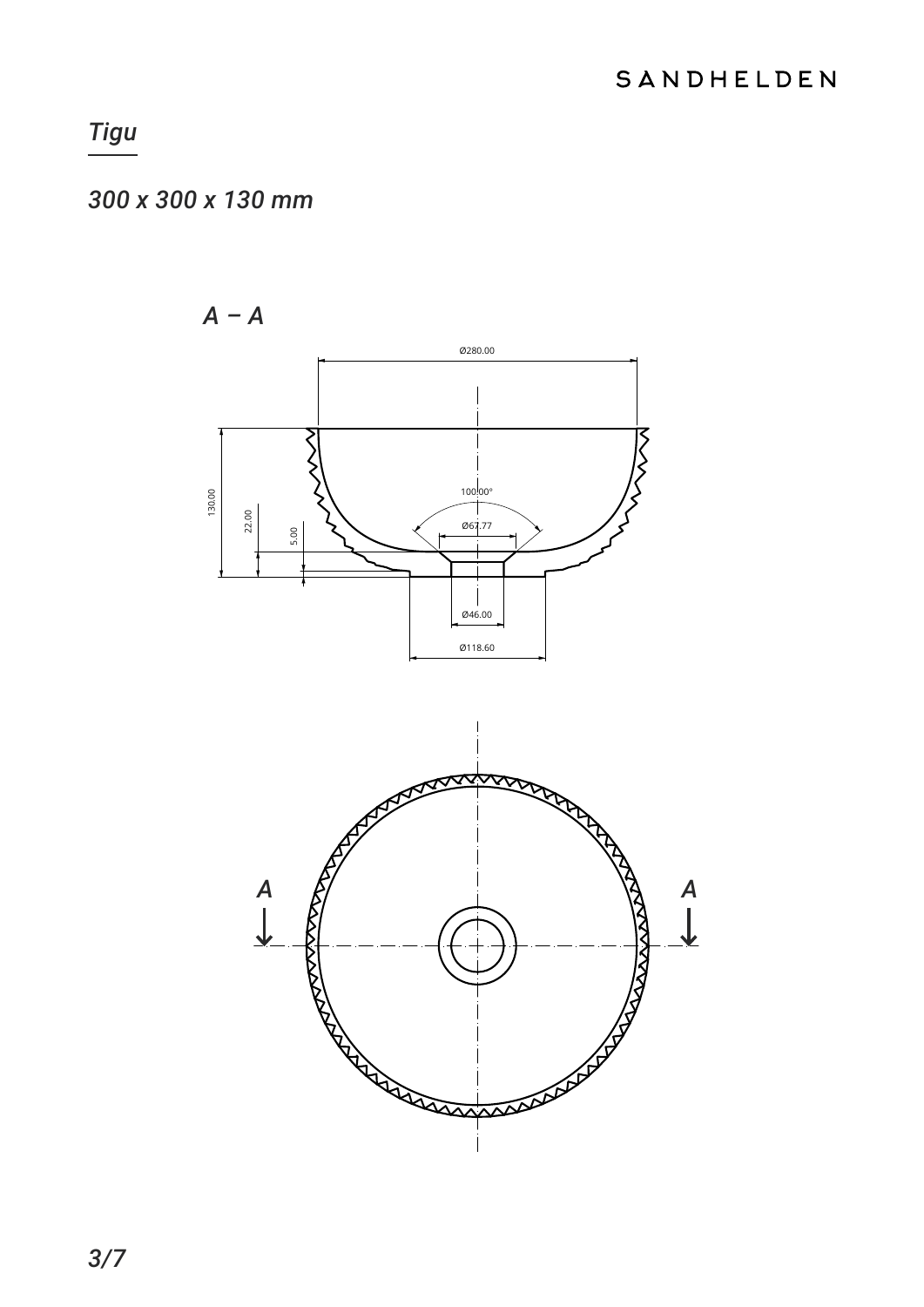### 350 x 350 x 130 mm

 $A - A$ 0325.58 RNS  $100^{100}$ 130.00 067.77  $22.00$ Ø46.00 Ø138.37  $\overline{A}$  $\begin{array}{c}\nA \\
L\n\end{array}$ **Representative** RAAN Margaret Harry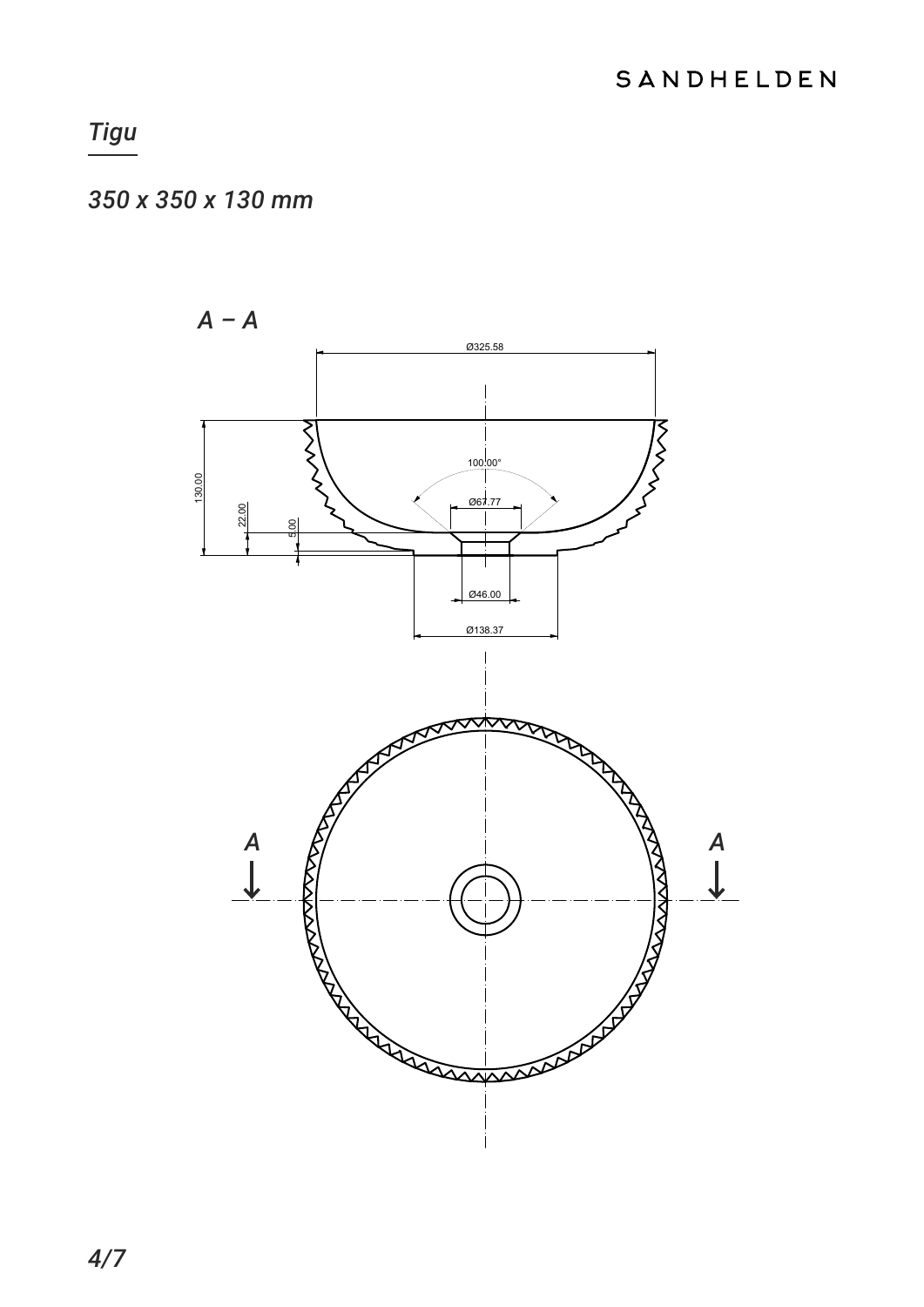## 430 x 430 x 130 mm

 $A - A$ 

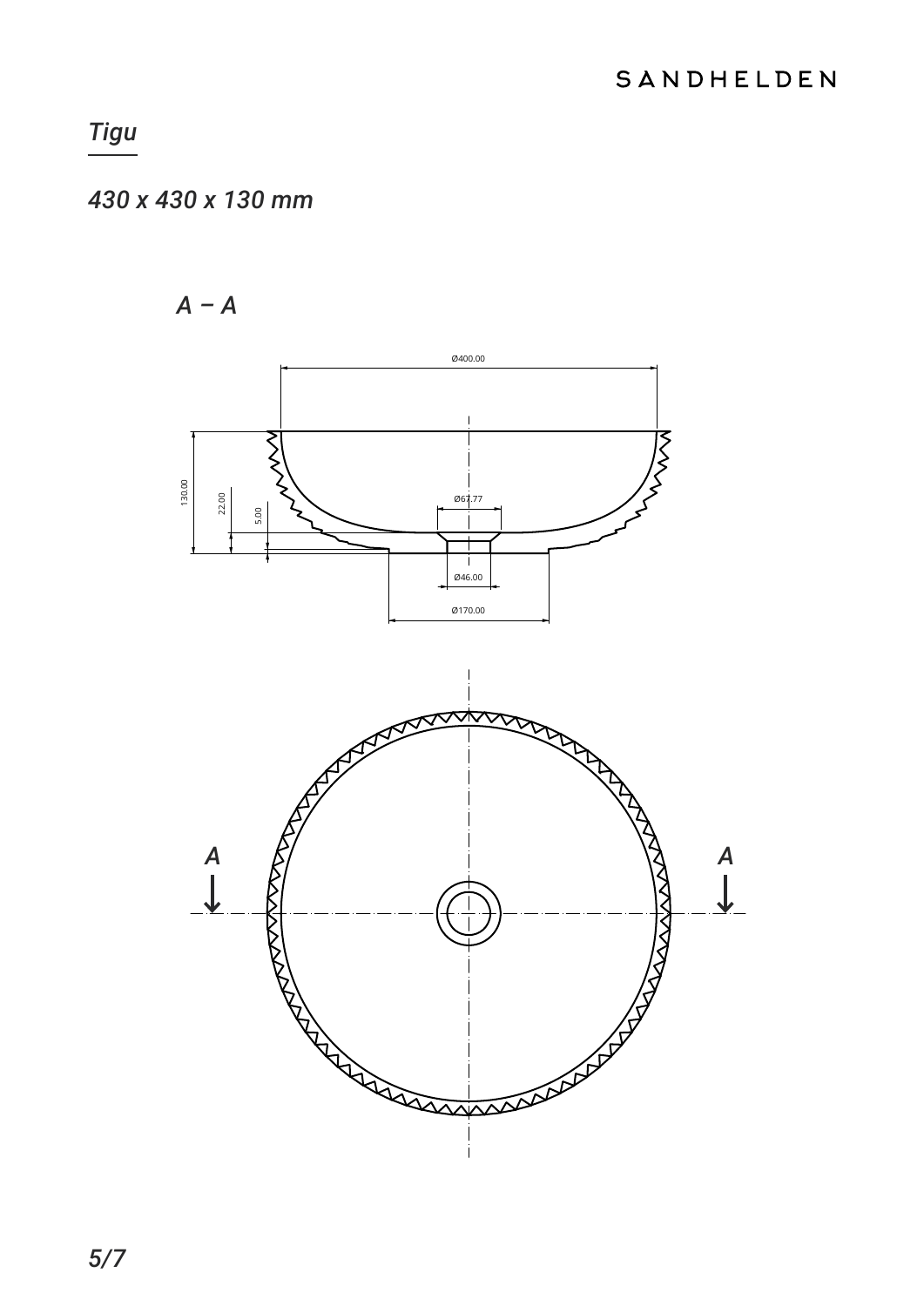### 400 x 300 x 130 mm

 $A - A$